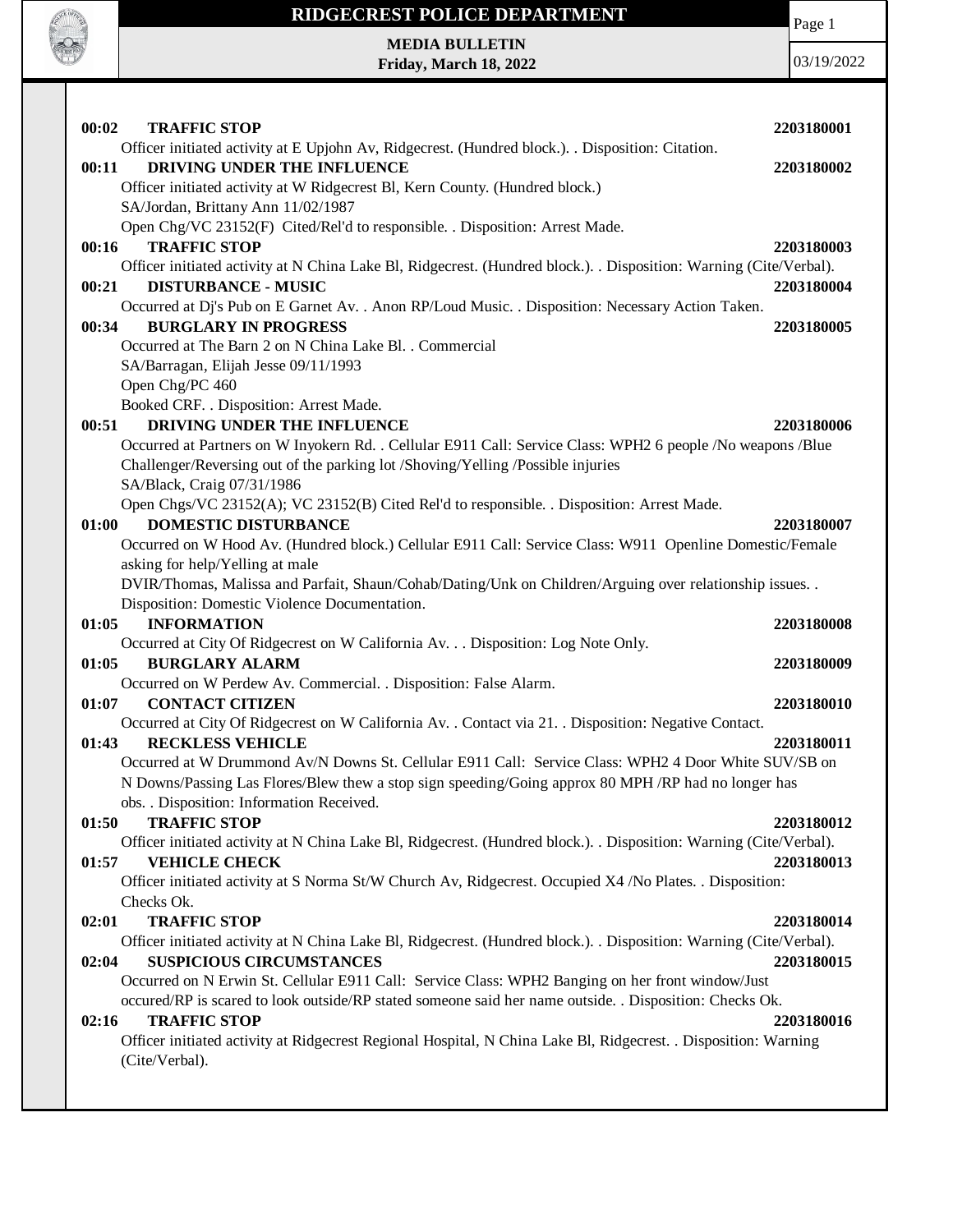

## **RIDGECREST POLICE DEPARTMENT MEDIA BULLETIN**

**Friday, March 18, 2022**

Page 2

| 02:19<br>911 FOLLOW UP                                                                                          | 2203180017 |
|-----------------------------------------------------------------------------------------------------------------|------------|
| Occurred on W Benson Av. Service Class: RESD Unk Problem. . Disposition: Checks Ok.                             |            |
| <b>VEHICLE CHECK</b><br>02:21                                                                                   | 2203180018 |
| Officer initiated activity at S Gateway Bl/E Bowman Rd, Ridgecrest. Unoccupied. . Disposition: Duplicate Call   |            |
| Entered.                                                                                                        |            |
| <b>ATTEMPT BURGLARY</b><br>02:30                                                                                | 2203180019 |
| Officer initiated activity at E Bowman Rd, Ridgecrest. East Of                                                  |            |
| SA/Salazar, Frank 07/27/1992                                                                                    |            |
| Open Chgs/PC 664460; PC 182(a)(1); PC 466; PC 602; VC 14601.1                                                   |            |
| SA/Salazar, Raul 05/28/1992                                                                                     |            |
| Open Chgs/PC 664460; PC 182(a)(1); PC 466 PC 602                                                                |            |
| Both Subs booked CRF. . Disposition: Arrest Made.<br><b>BURGLARY-VEH/BUSN-REPORT</b>                            |            |
| 03:32<br>Occurred at Ridgecrest Regional Hospital on N China Lake Bl. . Cellular E911 Call: Service Class: WPH2 | 2203180020 |
| Female just discharged/While in the ER someone broke the back window to her car/Female claiming money is        |            |
| missing. . Disposition: Unfounded.                                                                              |            |
| <b>APS REFERRAL</b><br>04:44                                                                                    | 2203180021 |
| Occurred on N Sunland St. Cellular E911 Call: Service Class: W911 RP said someone is flooding his               |            |
| house/People running in and out of his backyard. . Disposition: Report Taken.                                   |            |
| PRISONER TRANSPORT<br>05:13                                                                                     | 2203180022 |
| Occurred at City Of Ridgecrest on W California Av. . 22-828 /22-829. . Disposition: Necessary Action Taken.     |            |
| 05:40<br><b>EXTRA PATROL</b>                                                                                    | 2203180023 |
| Occurred on S Sunset St. Extra patrols requested. . Disposition: Necessary Action Taken.                        |            |
| 07:12<br><b>TRAFFIC STOP</b>                                                                                    | 2203180024 |
| Officer initiated activity at S Helena St, Ridgecrest. (Hundred block.). Disposition: Warning (Cite/Verbal).    |            |
| <b>FOUND PROPERTY</b><br>07:25                                                                                  | 2203180025 |
| Occurred on S China Lake Bl. (Hundred block.) Found wallet containing bank cards and ID card. . Disposition:    |            |
| Report Taken.                                                                                                   |            |
| 07:46<br><b>INFORMATION RECEIVED</b>                                                                            | 2203180026 |
| Occurred at City Of Ridgecrest on W California Av. . RP wanted to report a non emergency - provided             |            |
| business line number. . Disposition: Information Provided.                                                      |            |
| <b>ACO CALL</b><br>07:48                                                                                        | 2203180027 |
| Occurred on S Silver Ridge St. Husky and a pitbull running loose in the park, they are closer to space 92 and   |            |
| 93/pitbull is skittish. . Disposition: Animal Control Handled.                                                  |            |
| <b>VEHICLE CHECK</b><br>08:11                                                                                   | 2203180028 |
| Officer initiated activity at Howard's Mini Mart, W Upjohn Av, Ridgecrest. . Disposition: Checks Ok.            |            |
| 08:14<br>911 WIRELESS CALL                                                                                      | 2203180029 |
| Occurred at City Of Ridgecrest on W California Av. . Child playing with phone. . Disposition: Necessary         |            |
| Action Taken.                                                                                                   |            |
| 08:24<br><b>EXTRA PATROL</b>                                                                                    | 2203180030 |
| Officer initiated activity at S Sunset St, Ridgecrest. . Disposition: Checks Ok.                                |            |
| <b>ACO CALL</b><br>08:27                                                                                        | 2203180031 |
| Occurred at Ridgecrest Regional Hospital on N China Lake Bl. . Front parking lot brown and black german         |            |
| shepherd. . Disposition: Cancelled by RP.                                                                       |            |
| <b>ACO CALL</b><br>08:33                                                                                        | 2203180032 |
| Occurred on N Warner St. Rp would like to speak with ACO regarding a tenant who has a dog who is                |            |
| aggressive towards children. . Disposition: Animal Control Handled.                                             |            |
|                                                                                                                 |            |
|                                                                                                                 |            |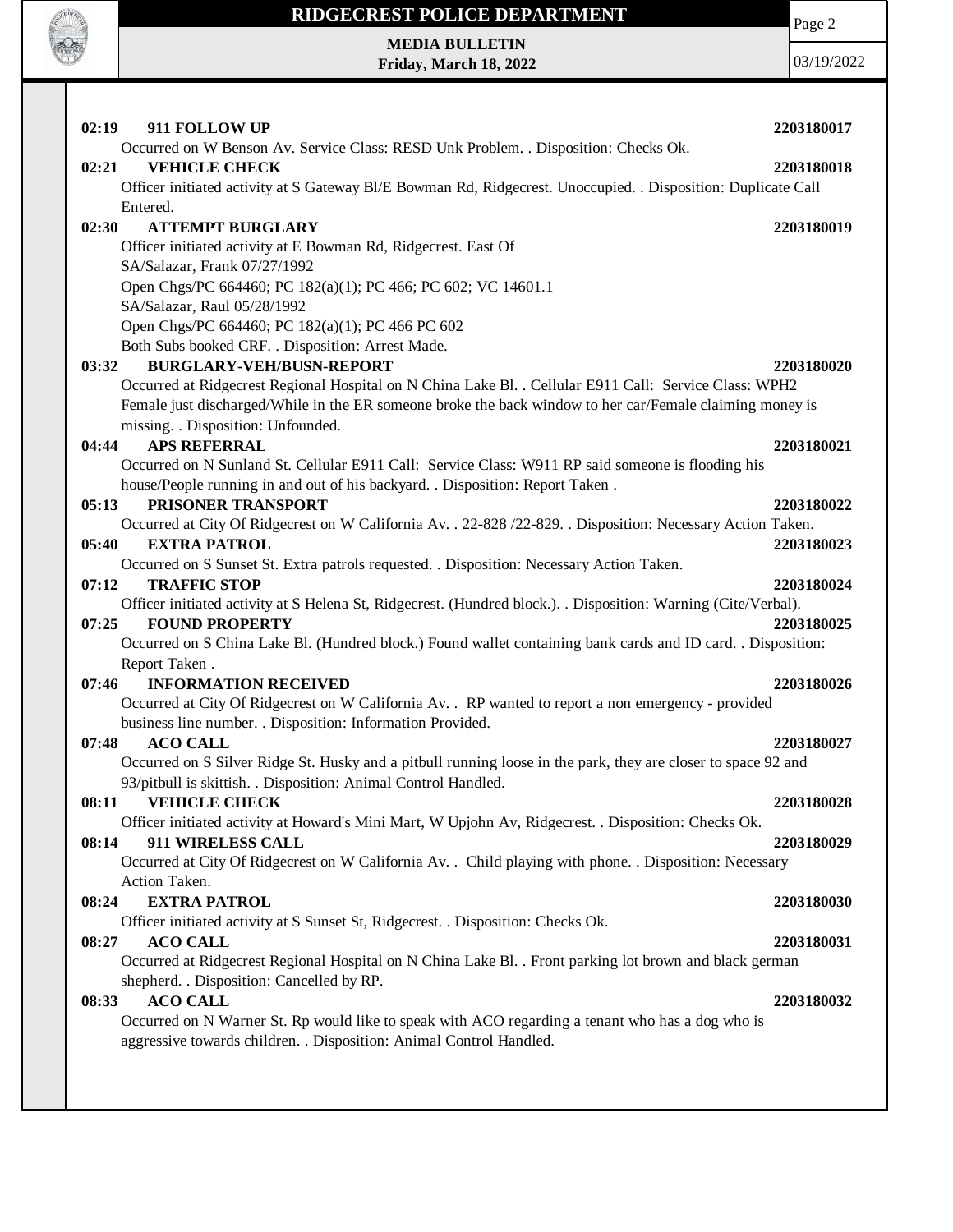

**MEDIA BULLETIN Friday, March 18, 2022** Page 3

| 08:39<br><b>MEDICAL AID</b><br>2203180033                                                                                                         |  |
|---------------------------------------------------------------------------------------------------------------------------------------------------|--|
| Occurred on E Ridgecrest Bl. Ambulance request. . Disposition: Referred To Other Agency.                                                          |  |
| 08:50<br><b>CIVIL PROBLEM</b><br>2203180034                                                                                                       |  |
| Occurred on W Church Av. CALL RP(rp not on scene)/states the office is not helping her and they are saying                                        |  |
| she is going to be in trouble. . Disposition: Information Provided.                                                                               |  |
| 911 WIRELESS CALL<br>08:57<br>2203180035                                                                                                          |  |
| Occurred at City Of Ridgecrest on W California Av. . Sounds like RP was driving, no answer on call back                                           |  |
| Disposition: Necessary Action Taken.                                                                                                              |  |
| <b>ACO CALL</b><br>09:04<br>2203180036<br>Occurred at S Sunland St/E Bowman Rd. Small dark brown puppy running around in the field to the west of |  |
| upjohn park. . Disposition: Animal Control Handled.                                                                                               |  |
| <b>CONTACT CITIZEN</b><br>09:21<br>2203180037                                                                                                     |  |
| Officer initiated activity at James Monroe Middle School, W Church Av, Ridgecrest. . Disposition: Information                                     |  |
| Provided.                                                                                                                                         |  |
| <b>CONTACT CITIZEN</b><br>09:29<br>2203180038                                                                                                     |  |
| Officer initiated activity at Murray Middle School, E Drummond Av, Ridgecrest. . Disposition: Information                                         |  |
| Provided.                                                                                                                                         |  |
| 09:43<br>PROPERTY DAMAGE ONLY TC<br>2203180039                                                                                                    |  |
| Occurred at E Bowman Rd/S Sunland St. Red Charger and Gray Chevy - out of roadway. . Disposition: Report                                          |  |
| Taken.                                                                                                                                            |  |
| <b>ACO CALL</b><br>09:45<br>2203180040                                                                                                            |  |
| Occurred on N Mahan St. (Hundred block.) red pitbull no collar loose on mahan between drummond and                                                |  |
| Rebecca. . Disposition: Animal Control Handled.                                                                                                   |  |
| POSITIVE CITIZEN CONTACT<br>09:47<br>2203180041                                                                                                   |  |
| Officer initiated activity at Murray Middle School, E Drummond Av, Ridgecrest. . Disposition: Necessary<br>Action Taken.                          |  |
| POSSESSION OF MARIJUANA<br>09:59<br>2203180042                                                                                                    |  |
| Officer initiated activity at James Monroe Middle School, W Church Av, Ridgecrest. . Disposition: Report                                          |  |
| Taken.                                                                                                                                            |  |
| <b>CONTACT CITIZEN</b><br>10:38<br>2203180043                                                                                                     |  |
| Officer initiated activity at Burroughs High School, E French Av, Ridgecrest. . Disposition: Information                                          |  |
| Provided.                                                                                                                                         |  |
| 10:47<br><b>FOUND PROPERTY</b><br>2203180044                                                                                                      |  |
| Officer initiated activity at City Of Ridgecrest, W California Av, Ridgecrest. RP found construction lumber in                                    |  |
| the Radamacher Hills hiking area. . Disposition: Report Taken.                                                                                    |  |
| <b>MEDICAL AID</b><br>11:11<br>2203180045                                                                                                         |  |
| Occurred on N Fairview St. Ambulance request. . Disposition: Referred To Other Agency.                                                            |  |
| 11:29<br><b>MEDICAL AID</b><br>2203180046                                                                                                         |  |
| Occurred at Larkspur Apartments on S Downs St. . Ambulance request. . Disposition: Referred To Other                                              |  |
| Agency.                                                                                                                                           |  |
| 11:32<br><b>SUSPICIOUS PERSON</b><br>2203180047                                                                                                   |  |
| Occurred at Mission Bank on N Norma St. . RP states that someone was trying to get into his friend's yard                                         |  |
| and the friend's girlfriend chased him off and the male is now sitting in front of Mission Bank. . Disposition:<br>Warning (Cite/Verbal).         |  |
| <b>FOUND PROPERTY</b><br>2203180048<br>11:45                                                                                                      |  |
| Occurred at City Of Ridgecrest on W California Av. . Found clutch. . Disposition: Report Taken.                                                   |  |
|                                                                                                                                                   |  |
|                                                                                                                                                   |  |
|                                                                                                                                                   |  |
|                                                                                                                                                   |  |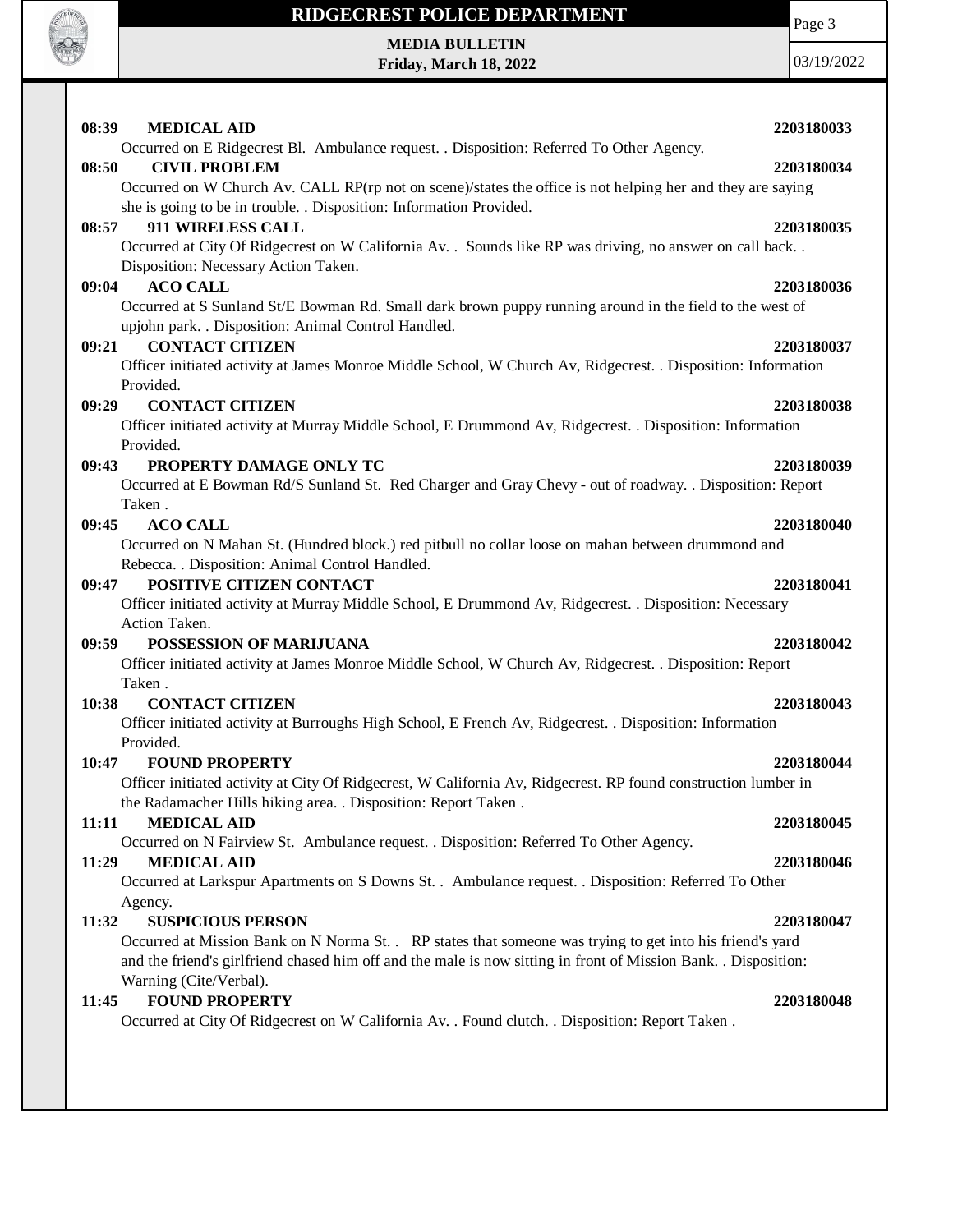

**MEDIA BULLETIN Friday, March 18, 2022** Page 4

| 2203180049<br>11:57<br><b>SUSPICIOUS PERSON</b><br>Occurred on S Ranger St. RP states there is a WFA/white shirt/jeans sitting in front of his house just yelling<br>and screaming at herself. . Disposition: Checks Ok.       |
|--------------------------------------------------------------------------------------------------------------------------------------------------------------------------------------------------------------------------------|
| 12:04<br><b>FOOT PATROL</b><br>2203180050                                                                                                                                                                                      |
| Officer initiated activity at Burroughs High School, E French Av, Ridgecrest. . Disposition: Checks Ok.                                                                                                                        |
| 12:15<br>POSITIVE CITIZEN CONTACT<br>2203180051                                                                                                                                                                                |
| Officer initiated activity at Burroughs High School, E French Av, Ridgecrest. . Disposition: Necessary Action                                                                                                                  |
| Taken.                                                                                                                                                                                                                         |
| 12:23<br><b>TRAFFIC DETAIL</b><br>2203180053                                                                                                                                                                                   |
| Officer initiated activity at Burroughs High School, E French Av, Ridgecrest. . Disposition: Necessary Action<br>Taken.                                                                                                        |
| 12:25<br><b>EXTRA PATROL</b><br>2203180054                                                                                                                                                                                     |
| Officer initiated activity at Tennis Courts, E French Av, Ridgecrest. . Disposition: Checks Ok.                                                                                                                                |
| <b>UNLICENSED DRIVER</b><br>12:27<br>2203180055                                                                                                                                                                                |
| Officer initiated activity at W Upjohn Av, Ridgecrest. (Hundred block.) SA/ Scott, Jerome 04/27/1949 Open                                                                                                                      |
| Chg/12500(a) VC Cited and released. . Disposition: Arrest Made.                                                                                                                                                                |
| 12:31<br><b>FRAUDULENT REPORT</b><br>2203180056                                                                                                                                                                                |
| Occurred at City Of Ridgecrest on W California Av. . Rp in lobby would like to file a report. CC was used at                                                                                                                   |
| Walmart online. . Disposition: Information Provided.                                                                                                                                                                           |
| <b>ACO CALL</b><br>13:18<br>2203180057                                                                                                                                                                                         |
| Officer initiated activity at Gateway Elementary School, S Gateway Bl, Ridgecrest. Loose Dog. . Disposition:<br>Animal Control Handled.                                                                                        |
| <b>CONTACT CITIZEN</b><br>13:19<br>2203180058                                                                                                                                                                                  |
| Occurred at City Of Ridgecrest on W California Av. . RP would like contact via 21 regarding an incident from                                                                                                                   |
| yesterday. . Disposition: Information Provided.                                                                                                                                                                                |
| <b>ACO CALL</b><br>13:40<br>2203180059                                                                                                                                                                                         |
| Officer initiated activity at W Ward Av, Ridgecrest. Dog Bite. . Disposition: Animal Control Handled.                                                                                                                          |
| <b>BE ON THE LOOKOUT</b><br>13:54<br>2203180060                                                                                                                                                                                |
| Occurred at Ridgecrest Regional Hospital on N China Lake Bl. rp is concerned about their driving due to age                                                                                                                    |
| and recent events and them sleeping in their car for the past couple of days, they should have a large german<br>shepherd with them/rp states they left the hospital about an hour ago. . Disposition: Necessary Action Taken. |
| <b>ACO CALL</b><br>13:55<br>2203180061                                                                                                                                                                                         |
| Occurred at W Rader Av/S Downs St. Kitten was attacked by a dog - RP has kitten with them right now on that                                                                                                                    |
| corner. . Disposition: Animal Control Handled.                                                                                                                                                                                 |
| 14:00<br><b>HARASSMENT</b><br>2203180062                                                                                                                                                                                       |
| Occurred on N Inyo St. Rp requesting contact at his residence-states his neighbor has been verbally                                                                                                                            |
| harrassing him and another neighbor regarding political views. . Disposition: Counselled.                                                                                                                                      |
| <b>BURGLARY - RESIDENTIAL - REPORT</b><br>14:08<br>2203180063                                                                                                                                                                  |
| Occurred on N Gold Canyon Dr. Rp in the lobby. Would like to speak with an officer regarding a break in                                                                                                                        |
| Disposition: Report Taken.<br>14:22<br><b>ACO CALL</b><br>2203180064                                                                                                                                                           |
| Officer initiated activity at N Inyo St/W Las Flores Av, Ridgecrest. Extra patrol for loose dogs. . Disposition:                                                                                                               |
| Animal Control Handled.                                                                                                                                                                                                        |
| <b>THEFT</b><br>14:26<br>2203180065                                                                                                                                                                                            |
| Occurred at City Of Ridgecrest on W California Av. . Rp in the lobby-states she had money stolen from her                                                                                                                      |
| EBT card. . Disposition: Information Provided.                                                                                                                                                                                 |
| 911 WIRELESS CALL<br>14:38<br>2203180066                                                                                                                                                                                       |
| Occurred at City Of Ridgecrest on W California Av. . Silent line/unable to call back. . Disposition: Necessary                                                                                                                 |
| Action Taken.                                                                                                                                                                                                                  |
|                                                                                                                                                                                                                                |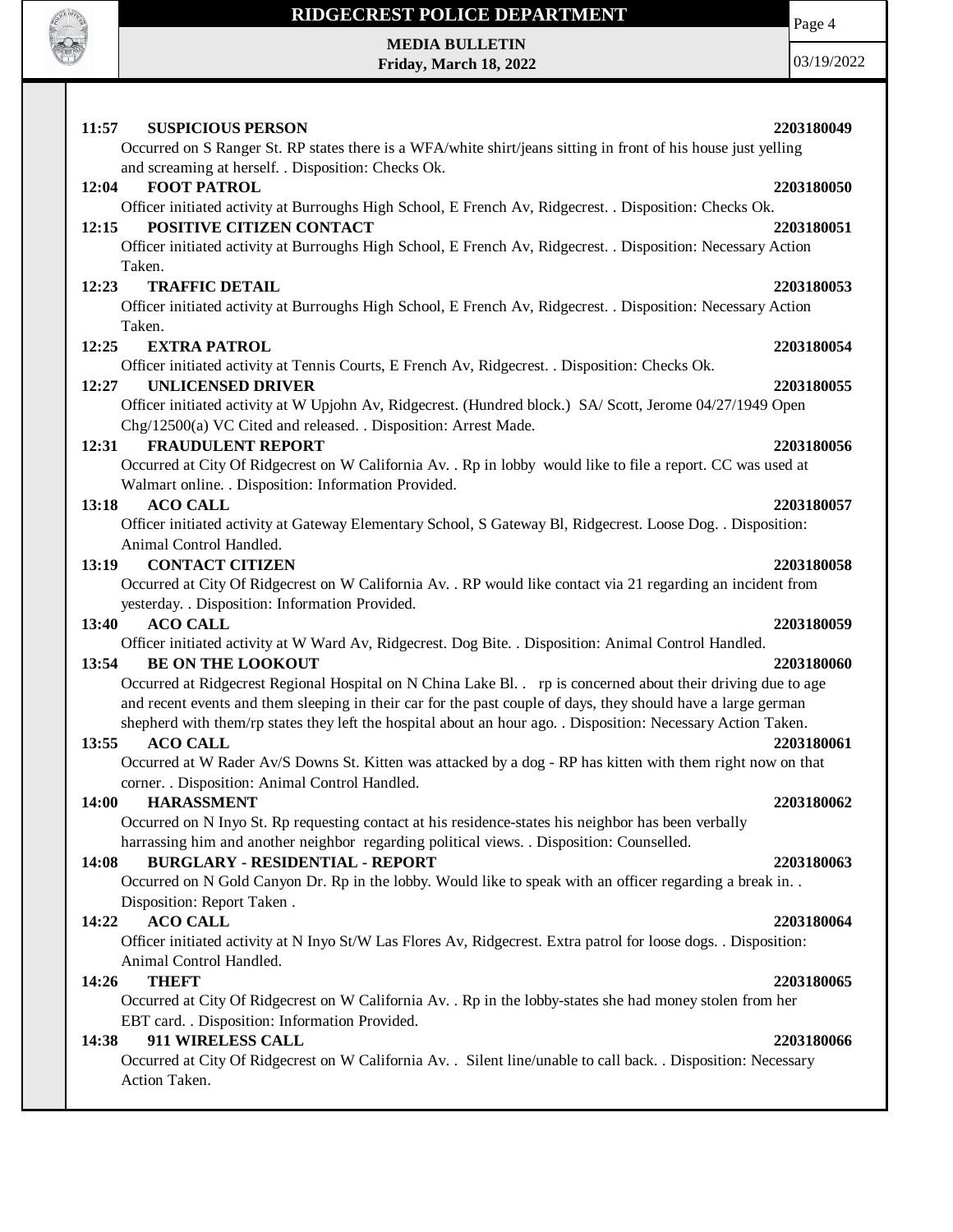

Page 5

**MEDIA BULLETIN Friday, March 18, 2022**

| 14:39<br><b>CONTACT CITIZEN</b><br>Occurred at City Of Ridgecrest on W California Av. . CALL RP/has questions for an officer. . Disposition:<br>Information Provided.                                                                                                                                                                                                      | 2203180067               |
|----------------------------------------------------------------------------------------------------------------------------------------------------------------------------------------------------------------------------------------------------------------------------------------------------------------------------------------------------------------------------|--------------------------|
| <b>FOOT PATROL</b><br>14:45<br>Officer initiated activity at Burroughs High School, E French Av, Ridgecrest. . Disposition: Necessary Action<br>Taken.                                                                                                                                                                                                                     | 2203180068               |
| <b>CONTACT CITIZEN</b><br>14:52<br>Occurred at City Of Ridgecrest on W California Av. . CALL RP/requesting to speak to S6 regarding her son. .<br>Disposition: Necessary Action Taken.                                                                                                                                                                                     | 2203180069               |
| <b>CONTACT CITIZEN</b><br>15:06<br>Occurred at City Of Ridgecrest on W California Av. . CALL RP/requesting to speak to P8 about a vehicle<br>recovery report. . Disposition: Information Provided.                                                                                                                                                                         | 2203180070               |
| <b>TERRORIST THREATS</b><br>15:10<br>Officer initiated activity at Burroughs High School, E French Av, Ridgecrest. . Disposition: Report Taken.                                                                                                                                                                                                                            | 2203180071               |
| <b>INFORMATION RECEIVED</b><br>15:28<br>Occurred on W Moyer Av. Miscellaneous information. . Disposition: Information Received.<br><b>ACO CALL</b><br>15:34                                                                                                                                                                                                                | 2203180072<br>2203180073 |
| Officer initiated activity at S Downs St, Ridgecrest. Returning property. . Disposition: Animal Control Handled.<br><b>ABANDONED VEHICLE</b><br>15:57<br>Occurred on W Coral Av. Rp states there is a car parked between the location. Rp states it has been there                                                                                                         | 2203180074               |
| since people have moved. . Disposition: Necessary Action Taken.<br><b>CONTACT CITIZEN</b><br>16:22<br>Occurred at City Of Ridgecrest on W California Av. . Rp requesting contact via 21 from P1. . Disposition:                                                                                                                                                            | 2203180075               |
| Information Received.<br><b>ACO CALL</b><br>16:37<br>Officer initiated activity at S Norma St, Ridgecrest. Well check. . Disposition: Animal Control Handled.                                                                                                                                                                                                              | 2203180076               |
| <b>TRAFFIC STOP</b><br>16:46<br>Officer initiated activity at S Sunset St, Ridgecrest. (Hundred block.). Disposition: Warning (Cite/Verbal).<br>16:57<br><b>WELFARE CHECK</b>                                                                                                                                                                                              | 2203180077<br>2203180078 |
| Occurred on W Robertson Av. RP states that his father is making suicidal statements. . Disposition: Checks<br>Ok.<br>17:07<br><b>INFORMATION RECEIVED</b>                                                                                                                                                                                                                  | 2203180079               |
| Occurred on W Moyer Av. Misc rambling. . Disposition: Information Received.<br>17:07<br><b>TRAFFIC STOP</b>                                                                                                                                                                                                                                                                | 2203180080               |
| Officer initiated activity at E Church Av, Ridgecrest. (Hundred block.). . Disposition: Warning (Cite/Verbal).<br>17:14<br><b>FOUND PROPERTY</b><br>Occurred at Daily Independent on E Ridgecrest Bl. . Friend and RP found a bunch of computer parts in bags<br>hidden in between two AC units between Hayman Chiropractic and the old DI building. . Disposition: Unable | 2203180081               |
| To Locate.<br>911 WIRELESS CALL<br>17:29<br>Occurred at City Of Ridgecrest on W California Av. . Silent line - unable to call back. . Disposition: Necessary                                                                                                                                                                                                               | 2203180082               |
| Action Taken.<br>DOMESTIC DISTURBANCE<br>17:49<br>Occurred on W Ward Av. Cellular E911 Call: Service Class: WPH2 Female trying to leave spouse. . Disposition:                                                                                                                                                                                                             | 2203180083               |
| Referred To Other Agency.<br><b>CONTACT CITIZEN</b><br>17:54<br>Occurred on W Argus Av. Contact from S6 via 21. . Disposition: Information Provided.                                                                                                                                                                                                                       | 2203180084               |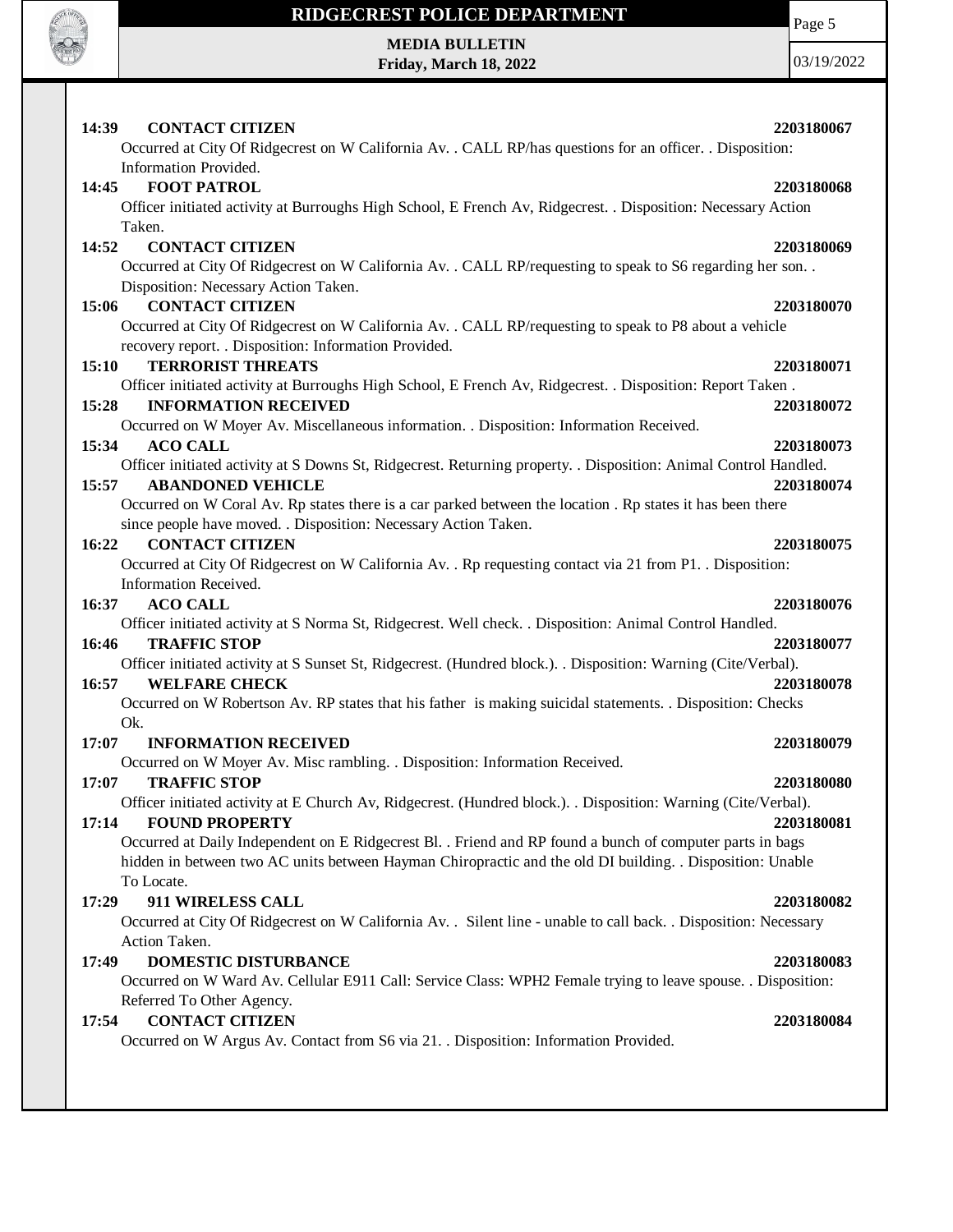

**MEDIA BULLETIN Friday, March 18, 2022** Page 6

| <b>CONTACT CITIZEN</b><br>17:57                                                                             | 2203180085 |
|-------------------------------------------------------------------------------------------------------------|------------|
| Occurred on E Ridgecrest Bl. Contact via 21 from P1. . Disposition: Information Received.                   |            |
| <b>CONTACT CITIZEN</b><br>18:19                                                                             | 2203180086 |
| Occurred at Rite Aid #5845 on N China Lake Bl. . RP is an employee at Rite Aid. . Disposition: Necessary    |            |
| Action Taken.                                                                                               |            |
| <b>CONTACT CITIZEN</b><br>18:28                                                                             | 2203180087 |
| Occurred at Larkspur Apartments on S Downs St. . Contact via 21. . Disposition: Information Provided.       |            |
| <b>CONTACT CITIZEN</b><br>18:32                                                                             | 2203180088 |
| Occurred at Home Depot on N China Lake Bl. . Contact via 21. . Disposition: Information Provided.           |            |
| <b>CONTACT CITIZEN</b><br>18:39                                                                             | 2203180089 |
| Occurred on W Panamint Av. RP stated he has a RO against neighbor and he keeps violating the restraining    |            |
| order. . Disposition: Information Provided.                                                                 |            |
| <b>RECKLESS VEHICLE</b><br>19:25                                                                            | 2203180090 |
| Occurred on S Lamb Rd. Cellular E911 Call: Service Class: WPH2 Veh doing doughnuts in the RPS yard          |            |
| Disposition: Citation.                                                                                      |            |
| <b>BATTERY</b><br>19:28                                                                                     | 2203180091 |
| Occurred on N Oasis Dr. Cellular E911 Call: Service Class: WPH2 Ambulance Request. . Disposition: Report    |            |
| Taken.                                                                                                      |            |
| <b>ACO CALL</b><br>19:34                                                                                    | 2203180092 |
| Occurred on S Del Rosa Dr. Barking Dogs. . Disposition: Negative Contact.                                   |            |
| 19:43<br><b>INFORMATION RECEIVED</b>                                                                        | 2203180093 |
| Occurred on W Moyer Av. Misc Info. . Disposition: Information Received.                                     |            |
| <b>FOLLOW UP</b><br>20:04                                                                                   | 2203180094 |
| Officer initiated activity at E Ridgecrest Bl/S Gateway Bl, Ridgecrest. . Disposition: Follow Up Completed. |            |
| <b>RECKLESS VEHICLE</b><br>20:17                                                                            | 2203180095 |
| Occurred at Econo Lodge on W Inyokern Rd. . Main Gate was reporting a Wrong Way driver on Inyokern rd       |            |
| /LS possibly parked at the Econo Lodge/Red 4 Door Sedan. . Disposition: Gone On Arrival.                    |            |
| <b>CONTACT CITIZEN</b><br>20:32                                                                             | 2203180096 |
| Occurred at Best Western China Lake Inn on S China Lake Bl. . RP works at the front desk. . Disposition:    |            |
| Necessary Action Taken.                                                                                     |            |
| <b>INFORMATION RECEIVED</b><br>20:34                                                                        | 2203180097 |
| Occurred on W Moyer Av. Misc Info. . Disposition: Information Received.                                     |            |
| <b>TRAFFIC STOP</b><br>20:35                                                                                | 2203180098 |
| Officer initiated activity at W Drummond Av, Ridgecrest. (Hundred block.). . Disposition: Warning           |            |
| (Cite/Verbal).                                                                                              |            |
| <b>JUVENILE PROBLEM</b><br>21:04                                                                            | 2203180099 |
| Occurred on N Kimberly Ln. Juvs ding dong ditching in the neighborhood. . Disposition: Necessary Action     |            |
| Taken.                                                                                                      |            |
| 21:19<br><b>SHOTS HEARD</b>                                                                                 | 2203180100 |
| Occurred at N Norma St/W Coso Av. 2 gun shots heard in the area. . Disposition: Checks Ok.                  |            |
| 21:30<br><b>MEDICAL AID</b>                                                                                 | 2203180101 |
| Occurred on N Oasis Dr. Cellular E911 Call: Service Class: WPH2 Ambulance Request. . Disposition: Referred  |            |
|                                                                                                             |            |
| To Other Agency.<br><b>MEDICAL AID</b><br>21:46                                                             | 2203180102 |
| Occurred on W Wasp Av. Cellular E911 Call: Service Class: WPH2 Ambulance Request. . Disposition: Referred   |            |
| To Other Agency.                                                                                            |            |
|                                                                                                             |            |
|                                                                                                             |            |
|                                                                                                             |            |